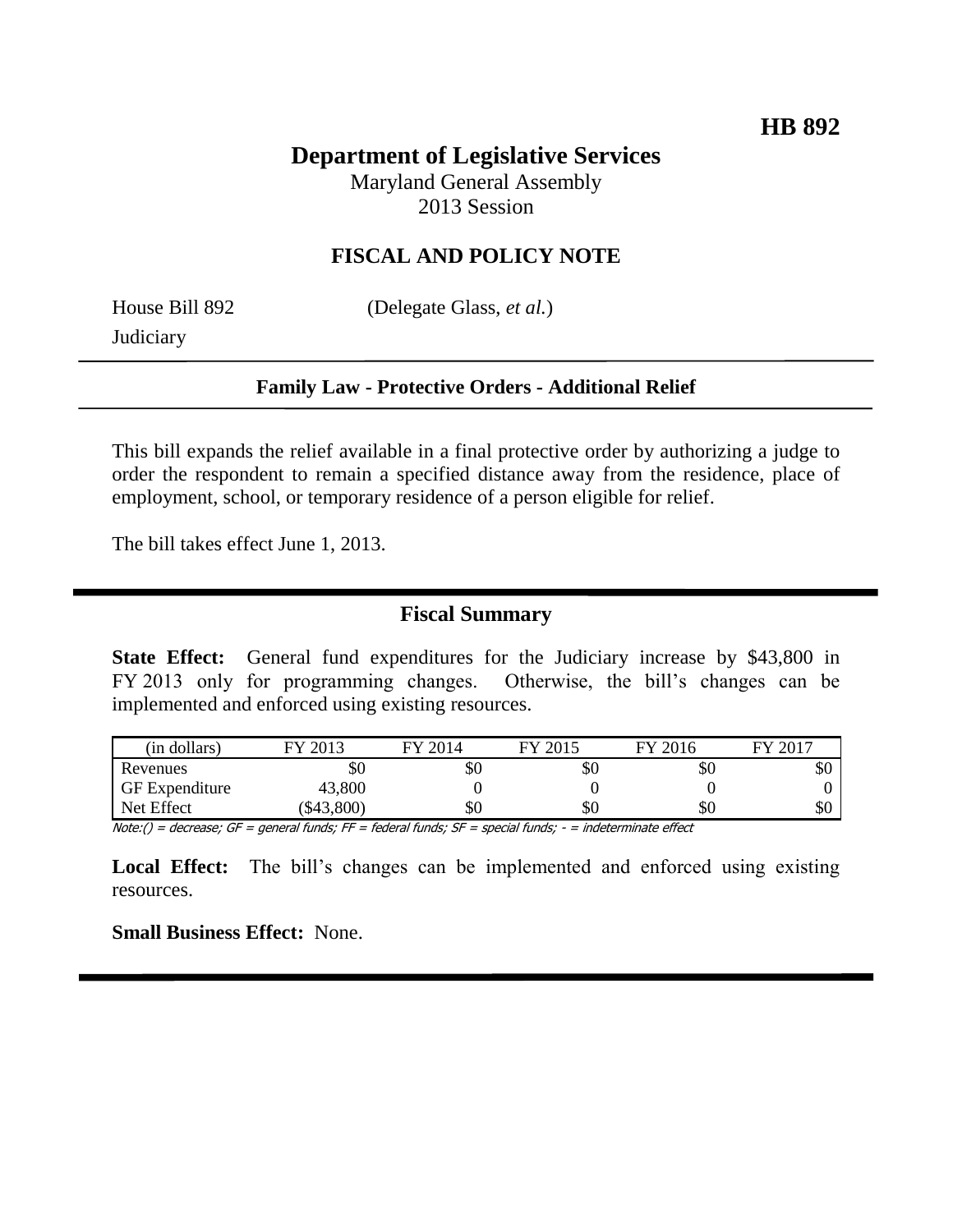## **Analysis**

**Current Law:** In a domestic violence proceeding, if a judge finds by clear and convincing evidence that abuse has occurred, or if the respondent consents to the entry of a protective order, the judge may grant a final protective order to protect any person eligible for relief from abuse. Although a judge is authorized to require a respondent to refrain from entering the residence of a person eligible for relief and remain away from the place of employment, school, or temporary residence of a person eligible for relief, statutory language does not expressly authorize a judge to specify proximity limitations.

A final protective order may require the respondent to:

- refrain from abusing or threatening to abuse any person eligible for relief;
- refrain from contacting, attempting to contact, or harassing any person eligible for relief;
- refrain from entering the residence of any person eligible for relief;
- in certain cases, vacate the home immediately and award temporary use and possession of the home to the person eligible for relief;
- remain away from the place of employment, school, or temporary residence of a person eligible for relief or home of other family members;
- remain away from a child care provider of a person eligible for relief while the child is in the provider's care;
- relinquish temporary custody of a minor child of the respondent and a person eligible for relief;
- establish temporary visitation with a minor child of the respondent and a person eligible for relief under certain conditions;
- provide emergency family maintenance as necessary to support any person eligible for relief to whom the respondent has a duty of support;
- provide temporary use and possession of a vehicle jointly owned by the respondent and a person eligible for relief to the person eligible for relief under certain conditions;

HB 892/ Page 2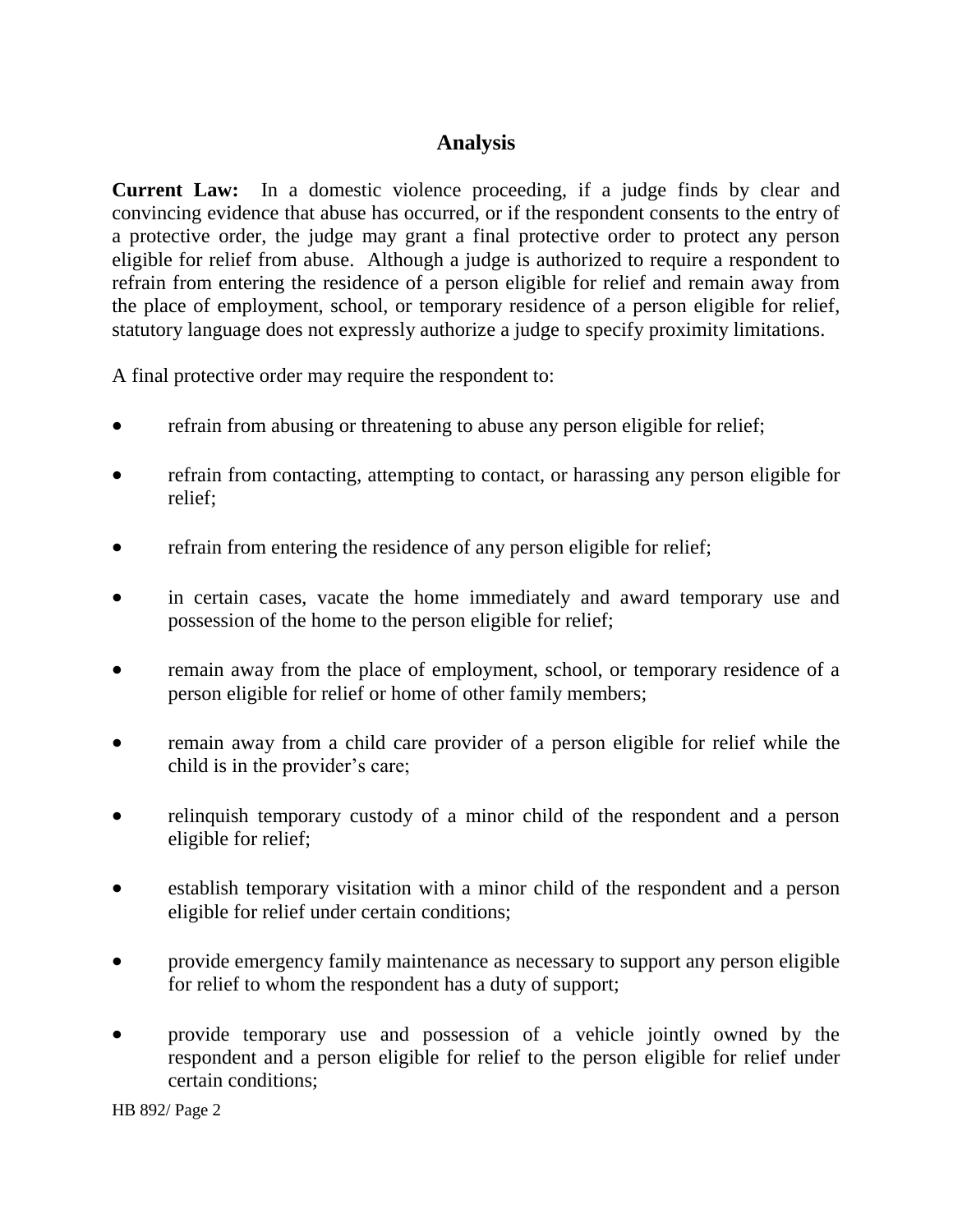- participate in professionally supervised counseling or a domestic violence program (such order may also apply to any or all of the persons eligible for relief);
- pay filing fees and costs of the proceeding; or
- award temporary possession of any pet belonging to the person eligible for relief or the respondent.

The court may only grant an order to vacate and award temporary use and possession of the home to a nonspouse person eligible for relief if the person eligible for relief is listed on the lease or deed to the home or has shared the home with the respondent for a period of at least 90 days within one year before the filing of the petition.

The final protective order must require the respondent to surrender to law enforcement authorities any firearm in the respondent's possession and to refrain from possession of any firearm for the duration of the protective order.

All relief granted in a final protective order is effective for the period stated in the order, generally up to a maximum of 12 months. A final protective order may be issued for up to two years if it is issued against a respondent for an act of abuse committed within one year after the date that a prior final protective order issued against the same respondent on behalf of the same person eligible for relief expired, if the prior final protective order was issued for a period of at least six months. In limited circumstances specified by statute, the court may issue a permanent protective order that requires the respondent to refrain from abusing or threatening to abuse the person eligible for relief or refrain from contacting, attempting to contact, or harassing the person eligible for relief.

A subsequent circuit court order pertaining to any of the provisions in the final protective order supersedes those provisions in the final protective order. A final protective order may be modified or rescinded during its term after giving notice to all affected persons eligible for relief and the respondent and after holding a hearing. For good cause shown, a judge may extend the term of a protective order for six months beyond the specified period after giving notice to all affected persons eligible for relief and the respondent and after a hearing. A final protective order may also be extended for two years if, under specified circumstances, the court finds by clear and convincing evidence that the respondent named in the protective order committed a subsequent act of abuse against a person eligible for relief who was named in the protective order.

HB 892/ Page 3 A person who violates specified provisions of a final protective order, including the surrender of firearms, is guilty of a misdemeanor and subject to maximum penalties of a